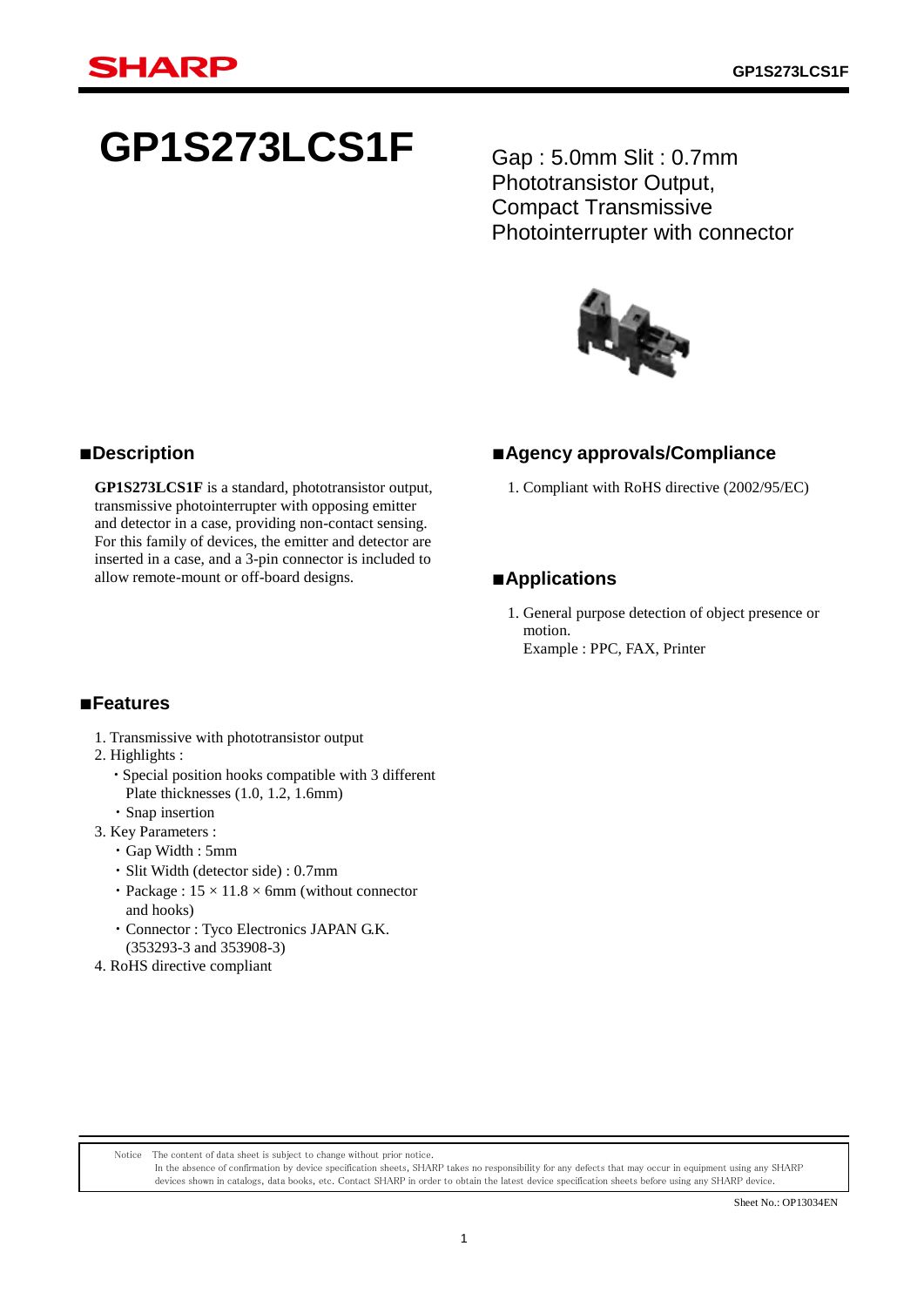# **SHARP**

# ■**Internal Connection Diagram**



ī

■**Outline** Drawing No. CY14344i02 Scale : 2/1 Unit : 1/1 mm

- Note) 1. Unspecified tolerance shall be followed the list below.
	- 2. Dimensions in parenthesis are shown for reference.
	- 3. Coupling and contact : MT receptacle connector (353293-3 and 353908-3) by Tyco Electronics Japan G.K.

| Dimension                  | Tolerance  |
|----------------------------|------------|
| less than $5.0$            | $\pm 0.15$ |
| 5.0 or more less than 15.0 | $+0.2$     |
| $15.0$ or more             |            |





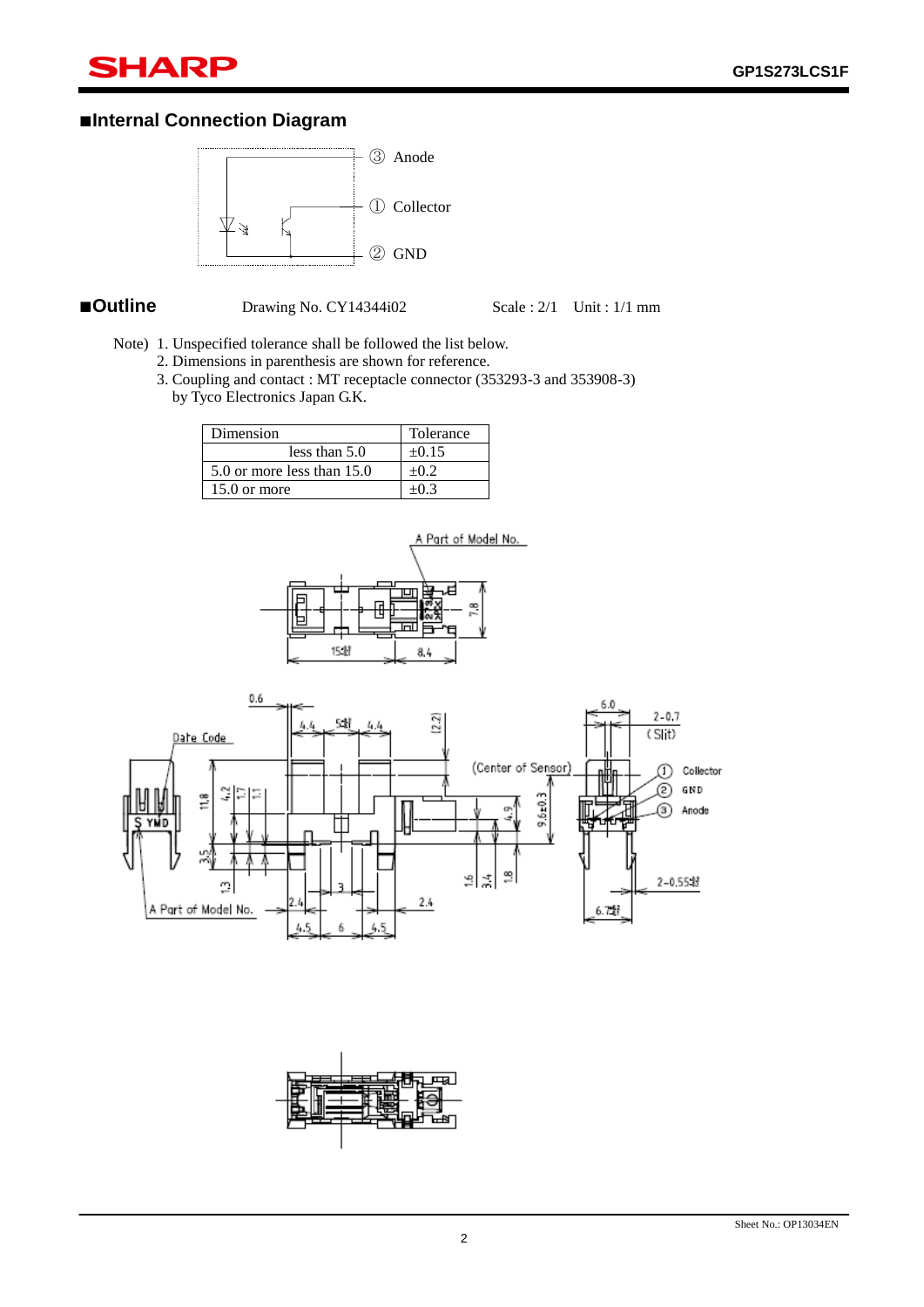ī

# ■**Absolute maximum ratings**

|        |                                     |                  |                 | $Ta = 25^{\circ}C$ |
|--------|-------------------------------------|------------------|-----------------|--------------------|
|        | Parameter                           | Symbol           | Rating          | Unit               |
|        | Forward current<br>$*1$             | $I_{\rm F}$      | 50              | mA                 |
|        | $*1.2$<br>Peak forward current      | $I_{FM}$         |                 | A                  |
| Input  | Reverse voltage                     | $V_{R}$          | 5               | V                  |
|        | Power dissipation                   | P                | 75              | mW                 |
|        | Collector-emitter voltage           | $V_{\text{CEO}}$ | 35              | V                  |
|        | Emitter-collector voltage           | $V_{ECO}$        | 6               | V                  |
| Output | Collector current                   | $I_{\rm C}$      | 20              | mA                 |
|        | $*1$<br>Collector power dissipation | $P_{C}$          | 75              | mW                 |
|        | $*3$<br>Operating temperature       | <b>Topr</b>      | $-30$ to $+95$  | $\rm ^{\circ}C$    |
|        | Storage temperature                 | <b>Tstg</b>      | $-40$ to $+100$ | $\rm ^{\circ}C$    |

\*1 The derating factors of absolute maximum ratings due to ambient temperature are shown in Fig. 1, 2, 3.

\*2 Pulse width≦100μs, Duty ratio : 0.01

\*3 Connector attachment and release shall be done at normal temperature.

# ■**Electro-optical Characteristics**

|                      |                                      |        |                  |                                           |            |      |            | $Ta = 25^{\circ}C$ |
|----------------------|--------------------------------------|--------|------------------|-------------------------------------------|------------|------|------------|--------------------|
|                      | Parameter                            |        | Symbol           | Conditions                                | <b>MIN</b> | TYP. | <b>MAX</b> | Unit               |
|                      | Forward voltage                      |        | $\rm V_F$        | $I_F = 20mA$                              |            | 1.2  | 1.4        | V                  |
| Input                | Peak forward voltage                 |        | V <sub>FM</sub>  | $IFM=0.5A$                                | -          | 2    | 3          | V                  |
|                      | Reverse current                      |        | $I_R$            | $V_R = 3V$                                |            |      | 5          | μA                 |
| Output               | Dark current                         |        | $I_{\text{CEO}}$ | $V_{CE} = 20V$                            |            |      | 100        | nA                 |
|                      | Collector current                    |        | $I_{\rm C}$      | $V_{CE}$ =5V, I <sub>F</sub> =20mA        | 0.5        |      | 15         | mA                 |
| Transfer             | Collector-emitter saturation voltage |        | $V_{CE(sat)}$    | $I_F = 40 \text{mA}, I_C = 0.5 \text{mA}$ | ۰          |      | 0.4        | V                  |
| character-<br>istics | Response time                        | (Rise) | tr               | $V_{CE}$ =2V, I <sub>C</sub> =2mA         |            | 3    | 15         | μs                 |
|                      |                                      | (Fall) | tf               | $R_I = 100\Omega$                         |            | 4    | 20         | μs                 |

(Test circuit for response time)

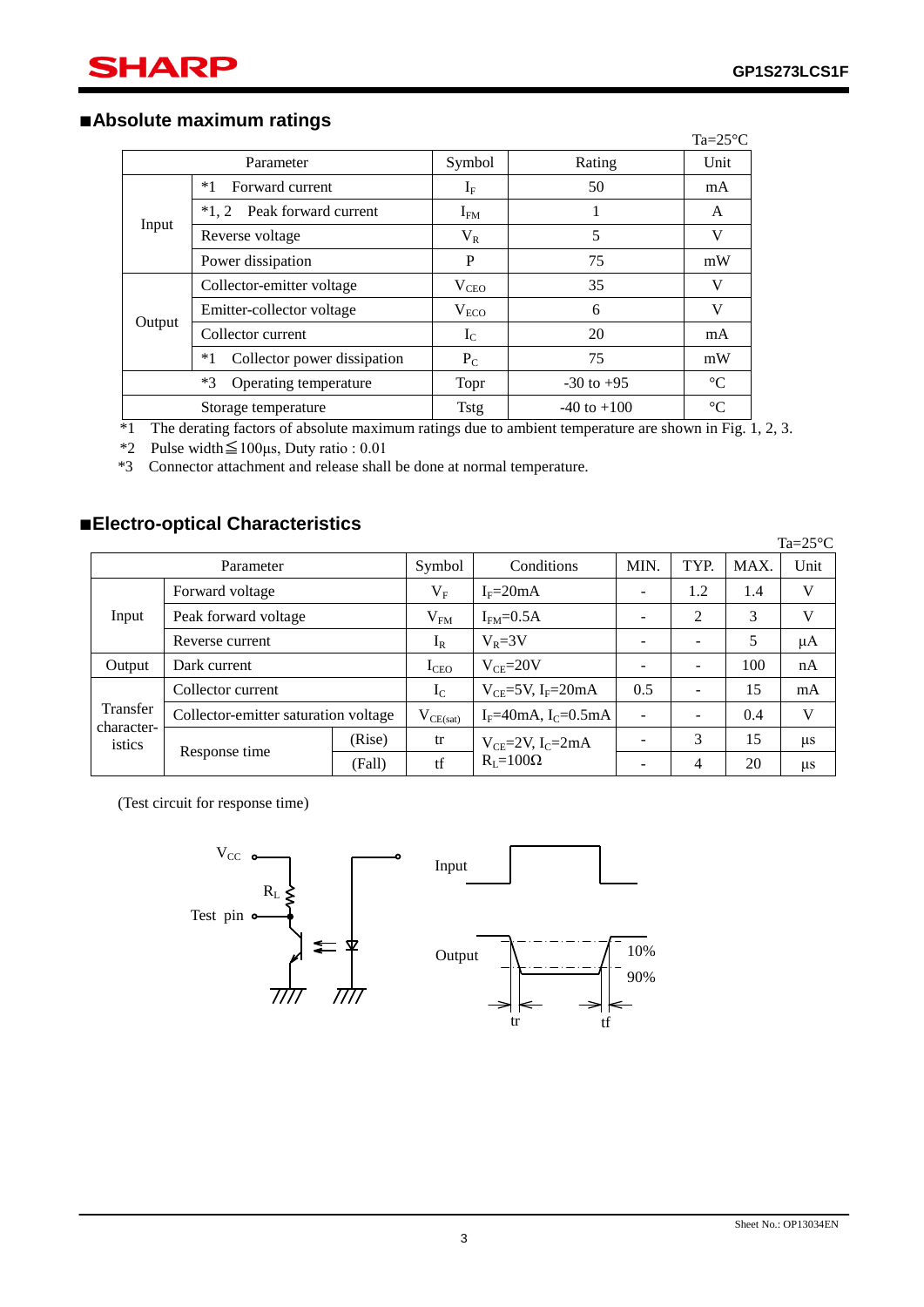ī



Fig.1 Forward current vs. ambient temperature







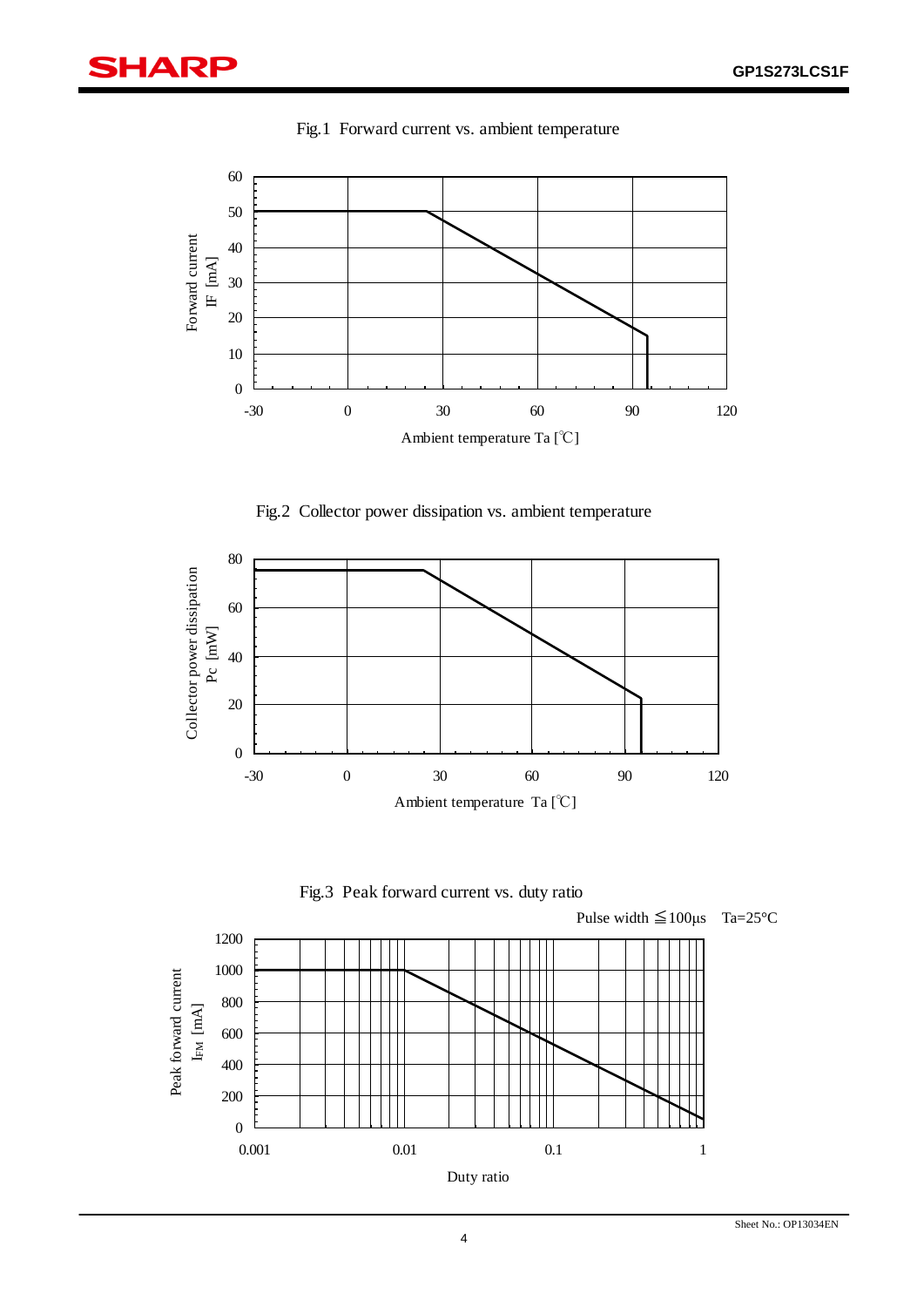# ■**Supplements**

ī

- ●ODS materials
	- This product shall not contain the following materials.
	- Also, the following materials shall not be used in the production process for this product.

Materials for ODS : CFC<sub>S</sub>, Halon, Carbon tetrachloride 1.1.1-Trichloroethane (Methyl chloroform) ●Specified brominated flame retardants

- Specified brominated flame retardants (PBB and PBDE) are not used in this device at all.
- ●Country of origin : Philippine
- ●Product mass : Approx. 0.73g
- ●Compliance with each regulation
	- 1) The RoHS directive(2002/95/EC)

This product complies with the RoHS directive(2002/95/EC).

- Object substances: mercury, lead, cadmium, hexavalent chromium, polybrominated biphenyls (PBB) and polybrominated diphenyl ethers (PBDE)
- 2) Content of six substances specified in Management Methods for Control of Pollution Caused by Electronic Information Products Regulation (Chinese : 电子信息产品污染控制管理办法).

|                  | Toxic and hazardous substances |      |          |             |                 |                |
|------------------|--------------------------------|------|----------|-------------|-----------------|----------------|
| Category         | Mercury<br>Lead<br>(Pb)        |      | Cadmium  | Hexavalent  | Polybrominated  | Polybrominated |
|                  |                                |      | chromium | biphenyls   | diphenyl ethers |                |
|                  |                                | (Hg) | (Cd)     | $(Cr^{6+})$ | (PBB)           | (PBDE)         |
| Photointerrupter |                                |      |          |             |                 |                |

 $\checkmark$ : indicates that the content of the toxic and hazardous substance in all the homogeneous materials of the part is below the concentration limit requirement as described in SJ/T 11363-2006 standard.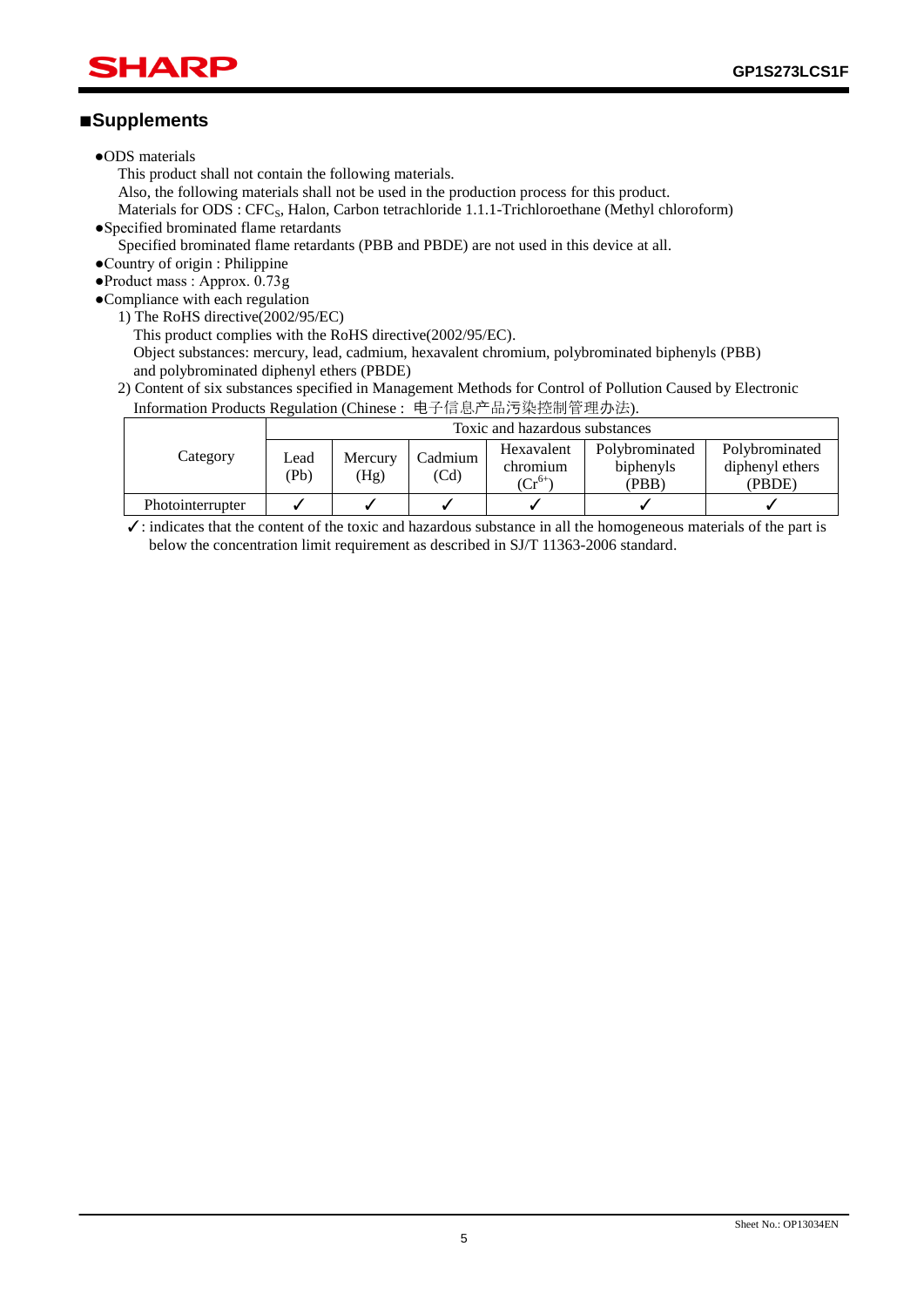# HAR ī

### ■**Notes**

●Circuit design

In circuit designing, make allowance for the degradation of the light emitting diode output that results from long continuous operation. (50% degradation/5 years)

●Position of opaque board

Opaque board shall be installed at place 4mm or more from the top of elements. (Example)



#### ●Cleaning

Please don't carry out immersion cleaning or ultrasonic cleaning to avoid keeping solvent inside case of this device. ●Washing material

Dust and stain shall clean by air blow, or shall clean by soft cloth soaked in washing materials.

And washing material to clean shall be used the below materials only.

Ethyl alcohol, Methyl alcohol, Isopropyl alcohol

### ●Connector connection

For the electrical connection to the connector terminal, please certainly use the connector specified in this specifications.

Please avoid the connection by the soldering or welding which may damage the main body of the device, and also avoid the contact by the clip and so on which may cause the malfunction by the contact failure.

#### ●Put-in and pull-out of connector

The connection other than to the correct connection direction, forcing-into, and the pulling-out diagonally (if being not put-in and pulled-out straight) may deform or break the connector terminal and/or housing, which may cause the unusable state of the device.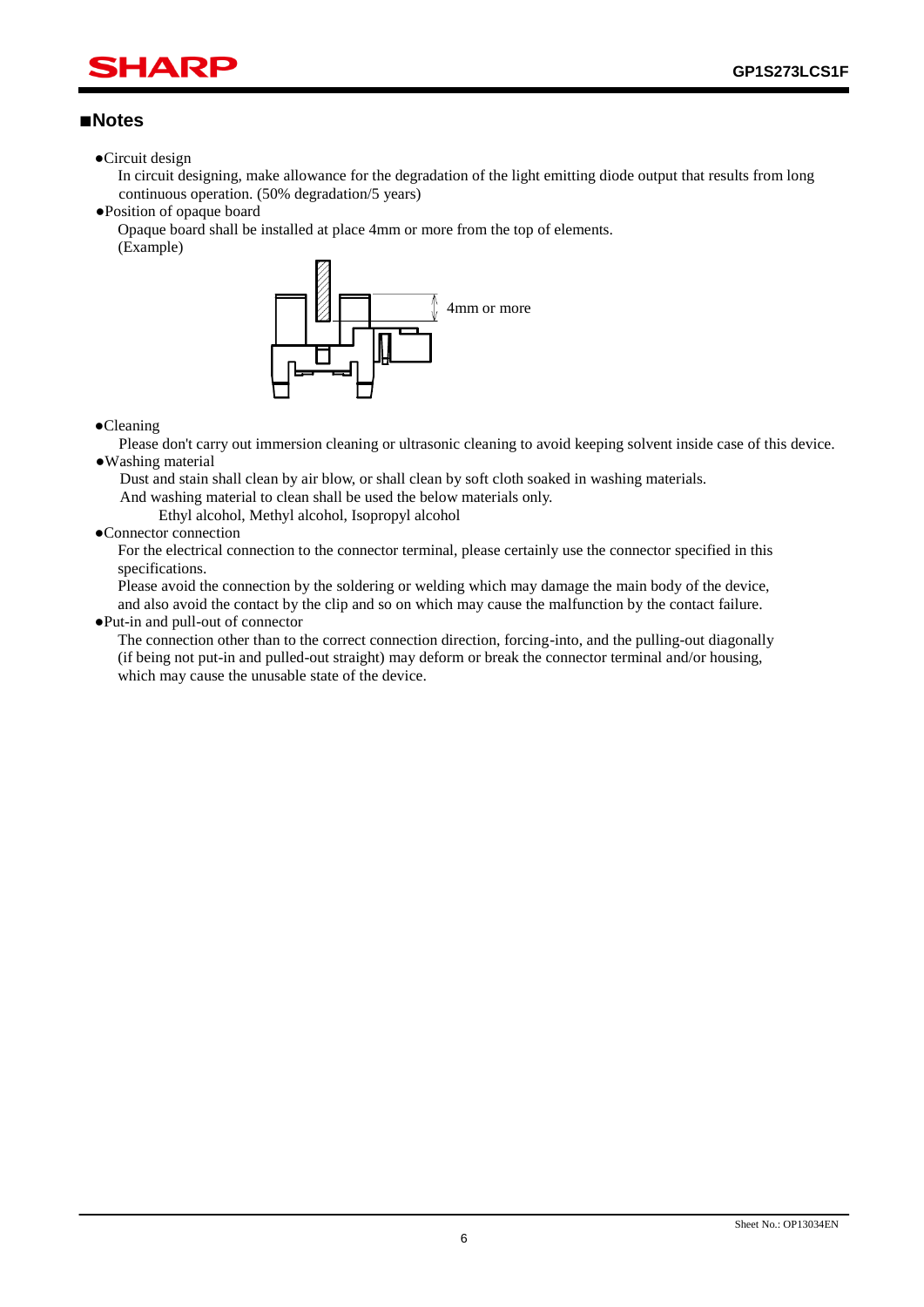# ■**Recommended Installation Hole drawing** Scale : 2/1 Unit : 1/1mm

(Drawing No. CY14345i06)

**SHARP** 

ī

\*1 We recommend to fix GP1S273LCS1F at punching side on the fixing plate (metal plate).

- \*2 Please decide the final dimensions at your side after confirmation by the actual applications, because mounting efficiency and mounted stabilization are dependent on mounting plate corner-R and punched state.
- \*3 Tolerance shall be ±0.1mm

#### Normal mounting type







Thickness of plate for 1.6mm Thickness of plate for 1.2mm Thickness of plate for 1.0mm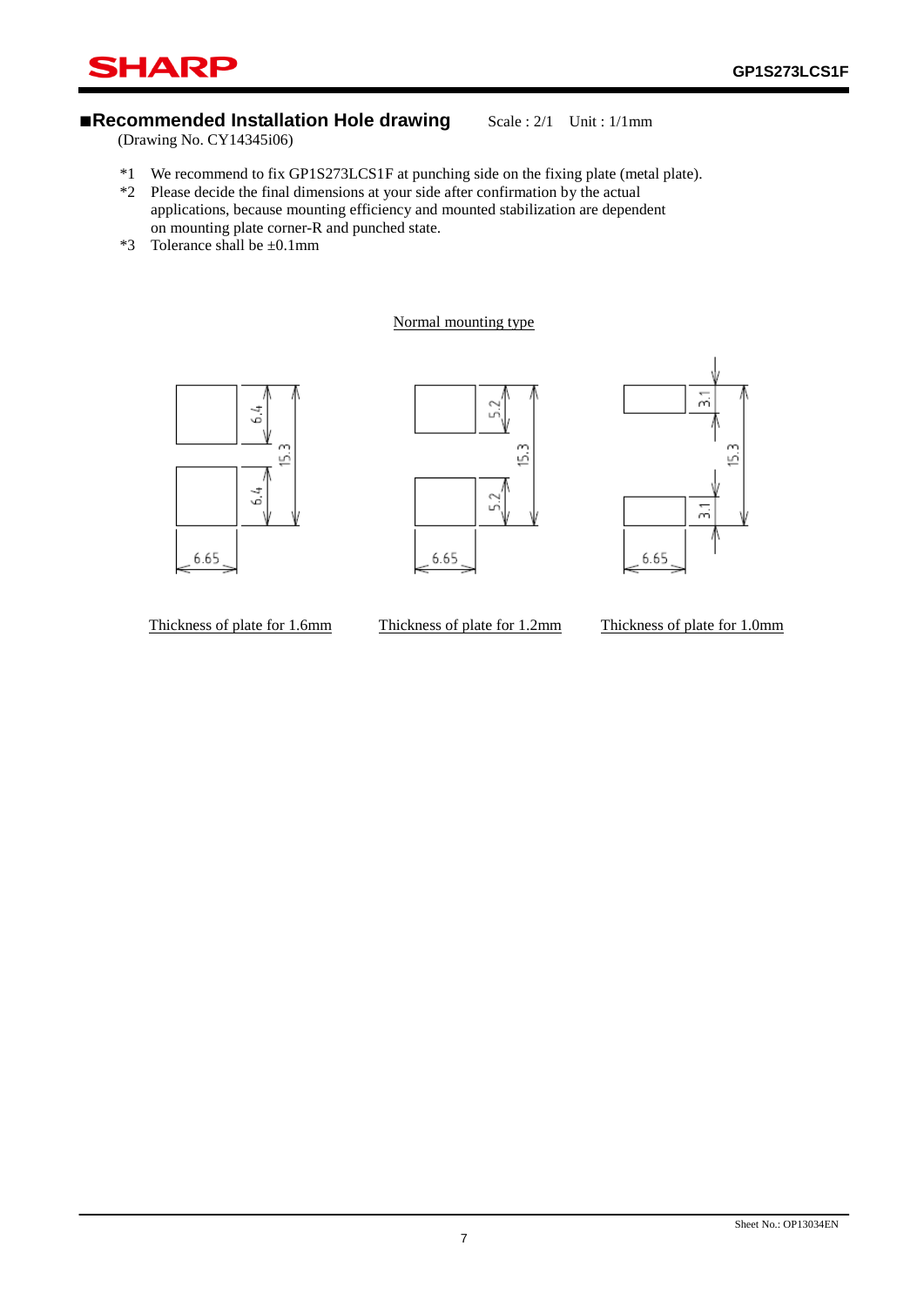# **SHARP**

# ■**Parts**

ī

This product uses the following parts.

• Light detector (Quantity : 1)

| Type                 | Material        | Maximum sensitivity<br>wavelength (nm) | Sensitivity<br>wavelength (nm) | Response time<br>$(\mu s)$ |
|----------------------|-----------------|----------------------------------------|--------------------------------|----------------------------|
| Phototran-<br>sistor | Silicon<br>(Si) | 930                                    | 400 to 1200                    |                            |

• Light emitter (Quantity : 1)

| Type                                               | Material | Maximum light emitting<br>wavelength (nm) | I/O Frequency<br>(MHz) |
|----------------------------------------------------|----------|-------------------------------------------|------------------------|
| Infrared light<br>emitting diode<br>(non-coherent) | GaAs     | 950                                       | 0.3                    |

● Material

| Case                      | Lead flame     |
|---------------------------|----------------|
| Black polycarbonate resin | Copper Alloy   |
| $(UL 94V-2)$              | (With plating) |

● Others

This product shall not be radiation flux proof.

The laser oscillator is not equipped on this product.

The terminals are covered with Tin Plating (more than 99.99%).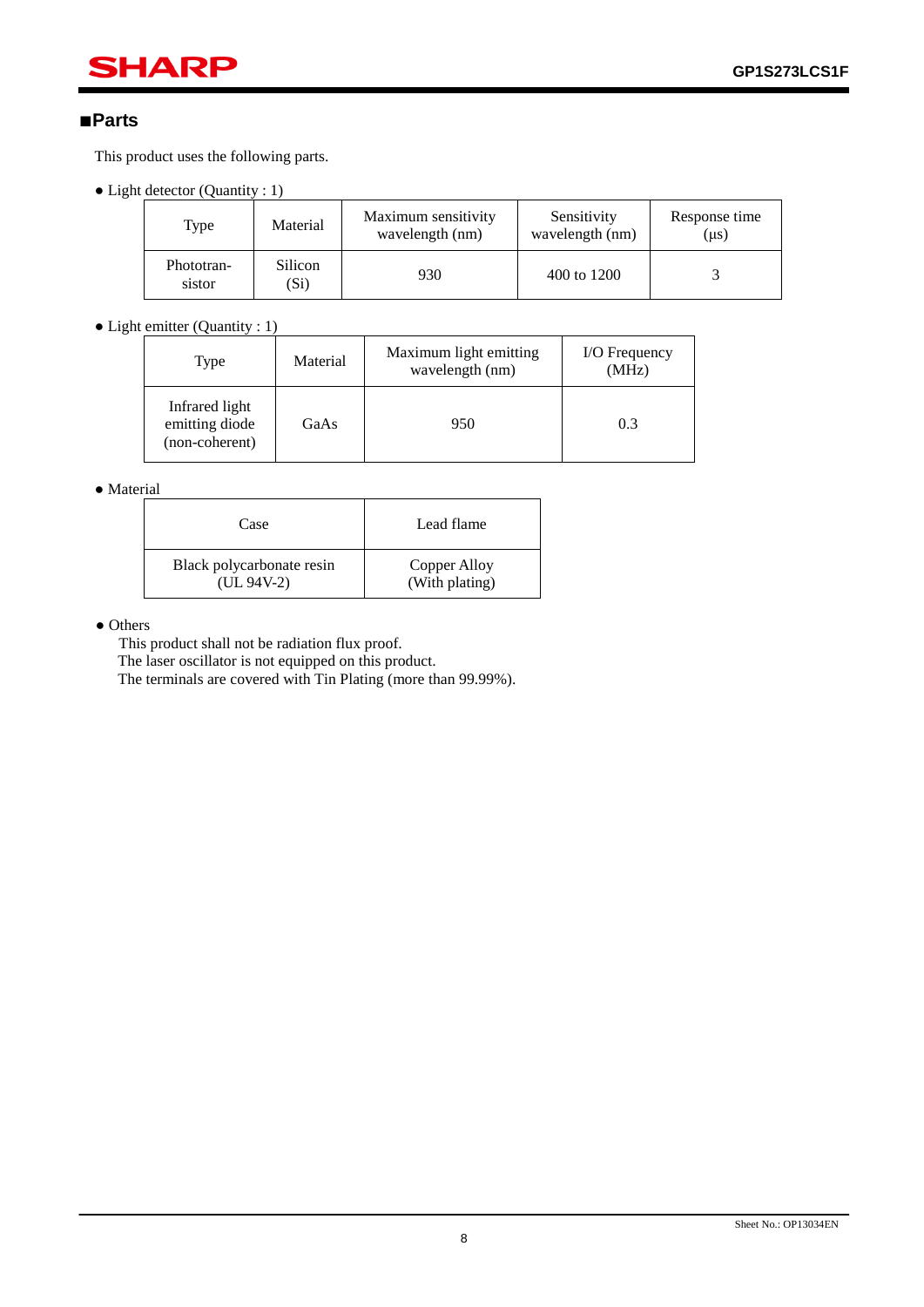# SHARP

# ■**Packing specification**

● Package

ī





 $<$ Fig. 2 $>$ 



 $<$ Fig. 3 $>$ 



| No. | Name         | Quantity |
|-----|--------------|----------|
|     | Packing case | 1/1600   |
|     | Pad          | 6/1600   |
|     | Tray         | 1/320    |
|     | Kraft tape   |          |

- Packing method
	- 1) 8 products are put in 1 pocket as shown in (a) or (b).  $\langle$ Fig.1> 320 products are put in the tray. <Fig.2>
	- 2) The pads are attached at the top and the bottom of the trays and also inserted between the trays. <Fig.3>
	- 3) Seal packing case with Kraft tape, and stamp Model No., quantity, date in Indication phase. <Fig.4> (1600pcs. / packing case)
		- (Approximately 2.43kg / packing mass)